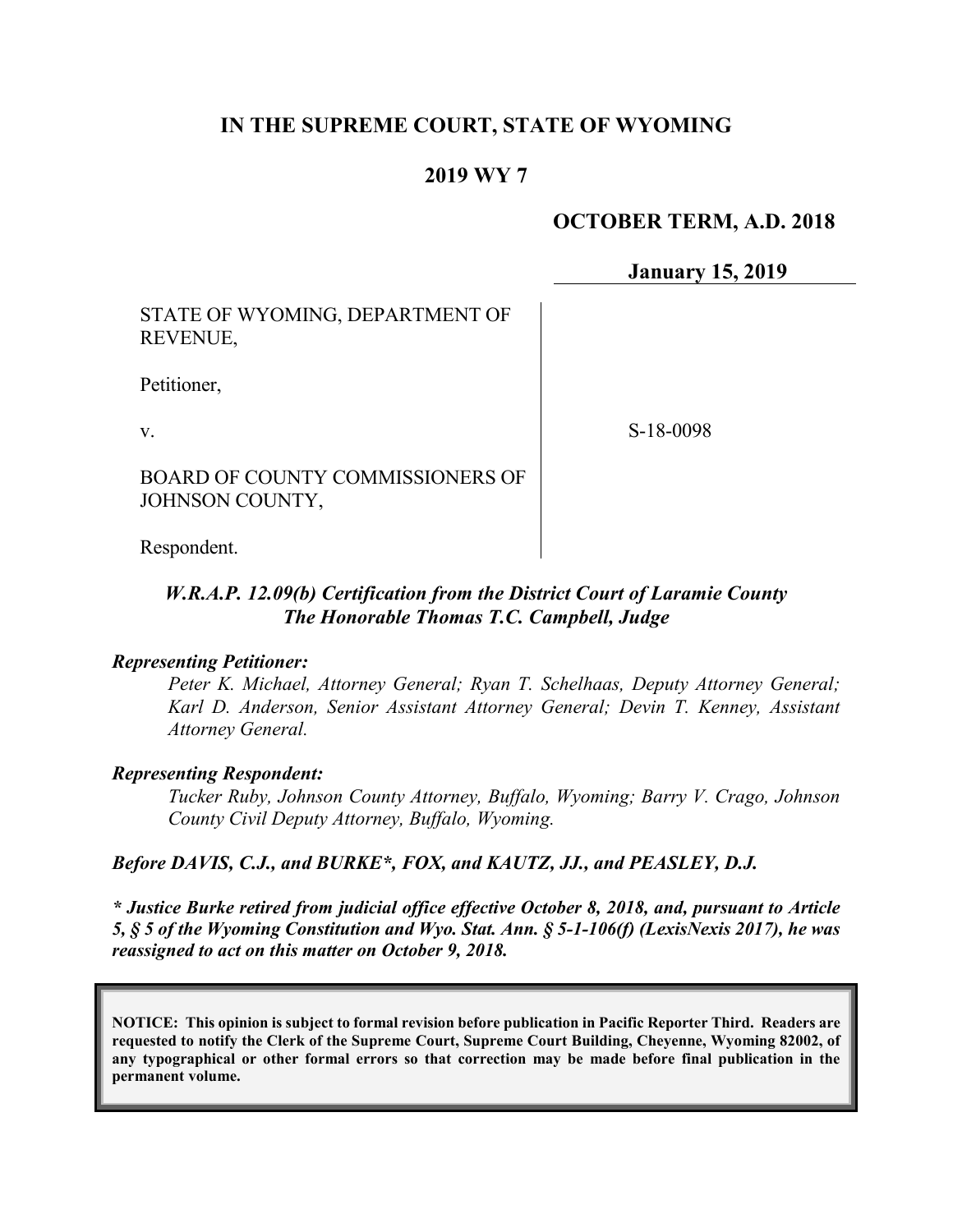#### **PEASLEY, District Judge.**

[¶1] Johnson County, through the Johnson County Fair Board, provides sixty-nine (69) camp spots at the Johnson County Fairgrounds for use during the annual Johnson County Fair and Rodeo. For each campsite, the County charges \$25.00 per week and does not collect any sales or lodging taxes. The Department of Revenue (Department) determined the use of these campsites was subject to sales and lodging taxation, and the Board of Equalization (Board) reversed. The Board determined the campsites and rent received therefrom were not subject to taxation because the Fair Board was not a "vendor" as defined by Wyo. Stat. Ann.  $\S 39-15-101(a)(xv)$ . The Department appealed this decision to the district court, and we accepted certification of the appeal from the district court. We will affirm.

### *ISSUE*

[¶2] We address the following issue: Did the Board of Equalization commit error by finding that the Johnson County Fair Board charging rent for campsites during the Johnson County Fair and Rodeo was not a taxable event?

### *FACTUAL BACKGROUND AND PROCEEDINGS*

[¶3] Johnson County has sixty-nine (69) campsite locations that are used by the Johnson County Fairgrounds. The Fair Board rents these campsites annually and charges campers \$25.00 for use during the week of fair. These campsites have historically been made available to fair exhibitors or their families. In 2016, the Johnson County Tourism Association inquired of the Department whether lodging taxes must be collected for the use and rental of these campsites. In response, the Department issued a determination finding the Fair Board was a non-exempt lodging vendor required to obtain a Wyoming Sales/Use Tax License and statutorily obligated to collect and remit sales and lodging taxes for the campsite rentals. The Department assessed the County \$113.75 for the uncollected taxes in 2016, representing the unpaid taxes for the week-long use of the sixty-five (65) campsites.

[¶4] On appeal, the Board analyzed: (1) whether the camping fee was a user fee for county-owned recreational facilities and therefore exempt from excise taxes, and (2) whether the Department met its burden of proof to show that the Fair Board qualified as a vendor, as defined by Wyo. Stat. Ann. § 39-15-101(a)(xv), and thereby obligated to impose a tax on campsite users under Wyo. Stat. Ann. § 39-15-103(c). The Board concluded the Fair Board was not exempt from imposing sales and lodging taxes under Wyo. Stat. Ann. § 39-15-105(a)(iv)(E), but that the Fair Board was not a vendor. Because the Department failed to meet its burden of proof to show the Fair Board was a vendor, the Board concluded that the Fair Board was not obligated to impose a tax on the fees charged for the use of the campsites.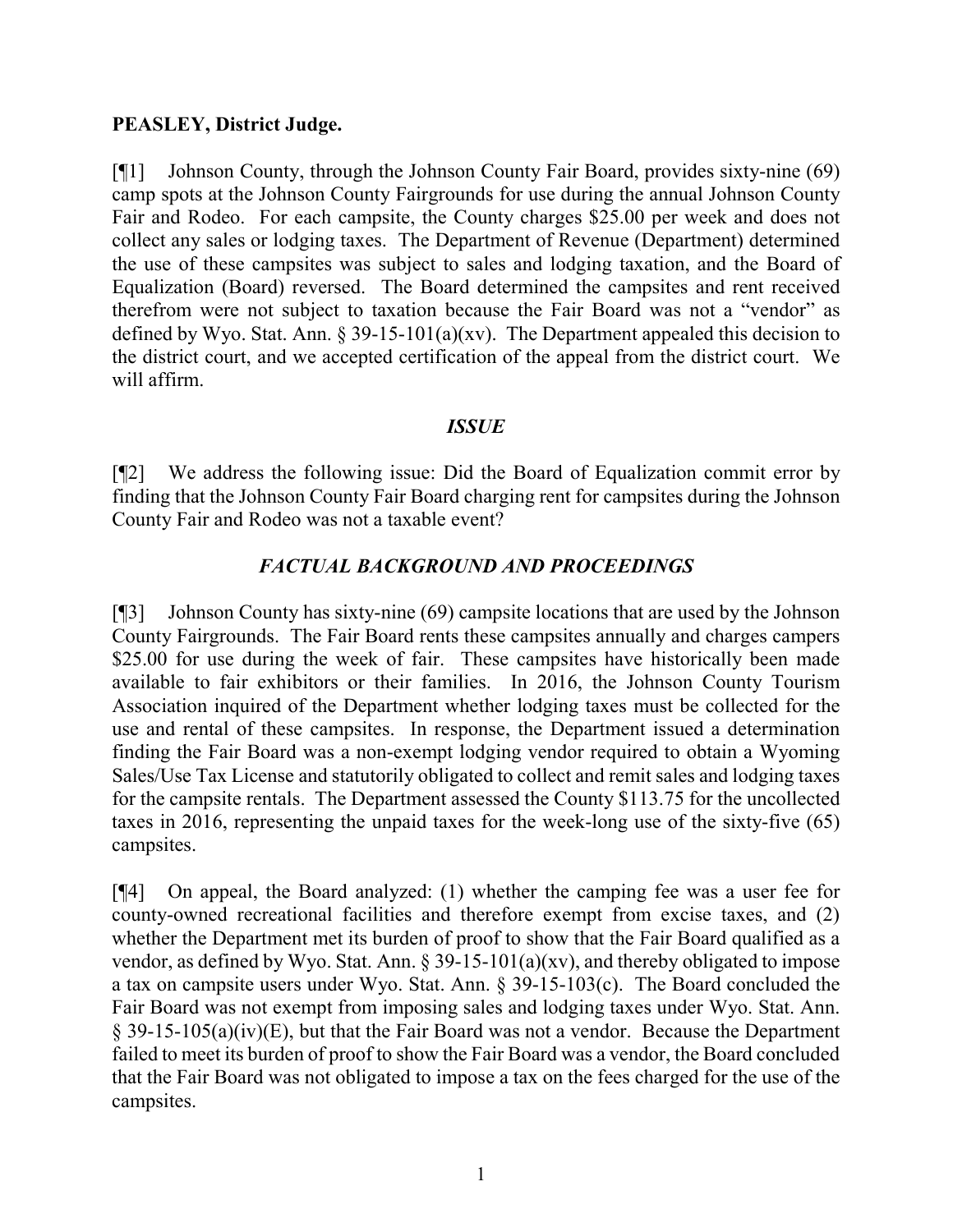### *DISCUSSION*

[¶5] Wyoming law imposes a sales tax on the "sales price paid for living quarters in hotels, motels, tourist courts and similar establishments providing lodging service for transient guests," unless a statutory exemption applies. Wyo. Stat. Ann. § 39-15-  $103(a)(i)(G)$  (LexisNexis 2015). We have long recognized that "[t] here is a presumption created against granting exceptions and in favor of taxation." *State Board of Equalization v. Tenneco Oil Co.*, 694 P.2d 97, 100 (Wyo. 1985). Accordingly, the burden of establishing an exemption is on the one claiming it. *PacifiCorp, Inc. v. Dep't of Revenue, State*, 2017 WY 106, ¶ 11, 401 P.3d 905, 909 (Wyo. 2017) (citing *Commissioners of Cambria Park v. Board of County Comm'rs of Weston County*, 62 Wyo. 446, 174 P.2d 402, 405 (1946)).

[¶6] However, in proceedings involving the question of whether there is a taxable event that triggers the obligation to impose a tax "the Petitioner shall have the burden of going forward and the Department shall have the ultimate burden of persuasion." Rules, Wyo. State Bd. of Equalization, ch. 2, § 20 (2006).

[ $\mathbb{I}$ ] When reviewing cases that have been certified to us pursuant to W.R.A.P. 12.09(b), we apply the appellate standards applicable to the reviewing court of the first instance. *Hepp v. State ex rel. Wyoming Workers' Compensation Div.*, 881 P.2d 1076, 1077 (Wyo. 1994). When conducting a review,

> [o]ur task is to examine the entire record to determine whether substantial evidence supported the hearing examiner's findings. We will not substitute our judgment for that of the hearing examiner when substantial evidence supports his decision. Substantial evidence is relevant evidence which a reasonable mind might accept in support of the agency's conclusions.

*Latimer v. Rissler & McMurry Co.*, 902 P.2d 706, 708–09 (Wyo. 1995) (citations omitted).

> We do not, however, defer to an agency's conclusions of law. "Instead, if the 'correct rule of law has not been invoked and correctly applied, ... the agency's errors are to be corrected.'" *Thunder Basin Coal Company v. Study*, 866 P.2d 1288, 1291 (Wyo. 1994) (quoting *Devous v. Wyoming State Board of Medical Examiners*, 845 P.2d 408, 414 (Wyo. 1993)).

*JM v. Dep't of Family Services*, 922 P.2d 219, 221 (Wyo. 1996).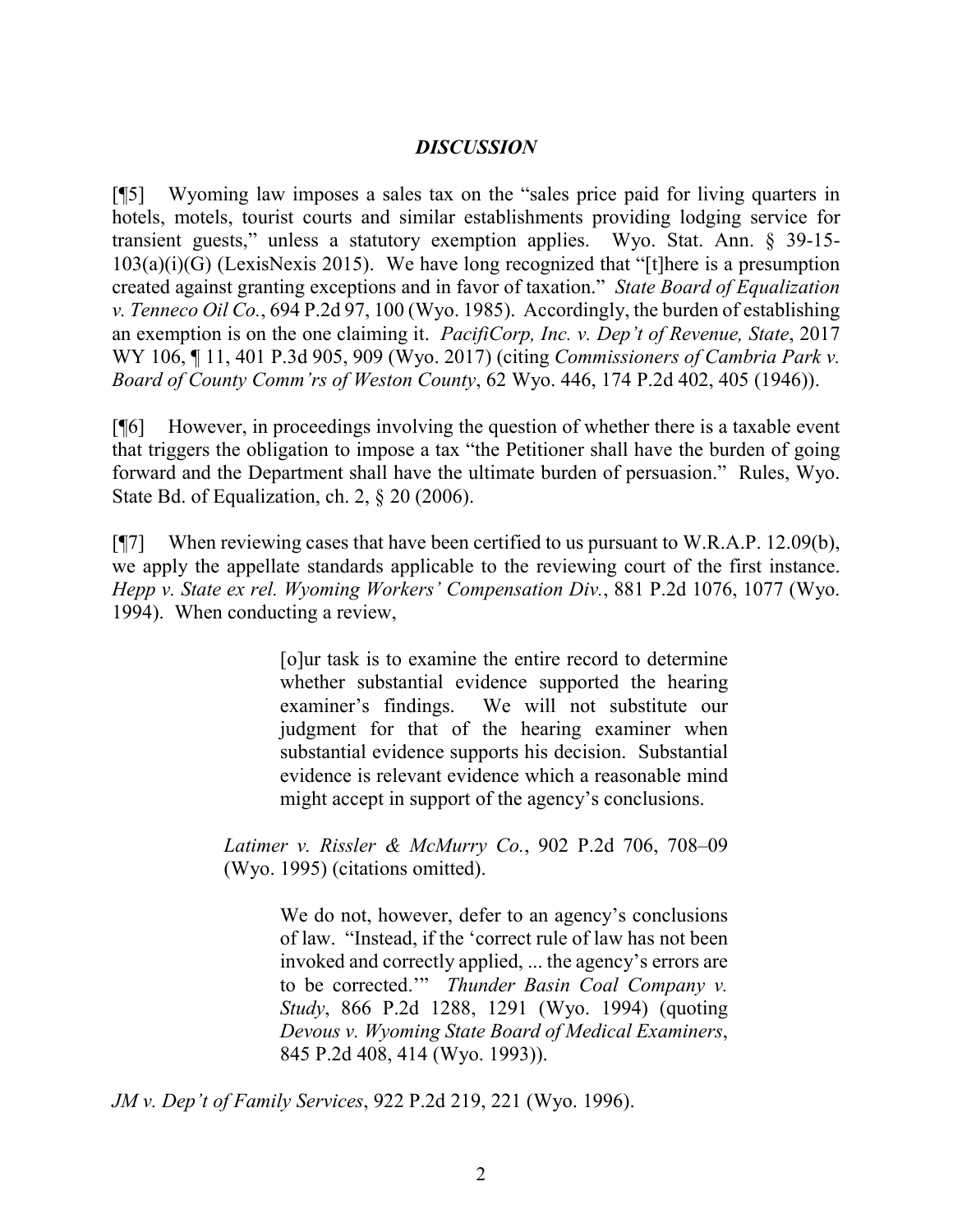[¶8] When an agency concludes a claimant did not meet his burden of proof, we apply the arbitrary and capricious standard of review. *Boyce v. State ex rel. Wyo. Workers' Safety & Comp. Div.*, 2005 WY 9, ¶ 6, 105 P.3d 451, 454 (Wyo. 2005). Concerning the arbitrary and capricious standard, we have explained:

> Under the arbitrary, capricious and abuse of discretion standard, we are charged with examining the entire record. In our examination and review of a hearing examiner's determination, we defer to the hearing examiner's findings of fact. We will examine conflicting and contradictory evidence to see if the hearing examiner reasonably could have made its findings based on all the evidence before it.

*State ex rel. Wyoming Workers' Safety & Comp. Div. v. Slaymaker*, 2007 WY 65, ¶ 11, 156 P.3d 977, 981 (Wyo. 2007).

[¶9] The Board is charged with deciding "all questions that may arise with reference to the construction of any statute affecting the assessment, levy and collection of taxes, in accordance with the rules, regulations, orders and instructions prescribed by the department." Wyo. Stat. Ann. § 39-11-102.1(c)(iv) (LexisNexis 2017). Pursuant to the Rules of the Wyoming State Board of Equalization, the Department had the burden of persuasion to show the rental of campsites for one week per year was a taxable event. *Id.* ch. 2, § 20.

[¶10] The imposition of sales tax is governed by Wyo. Stat. Ann. § 39-15-103. Subsection  $(c)(i)$  of this statute provides:

(c) Taxpayer. The following shall apply:

(i) Except as otherwise provided every vendor shall collect the tax imposed by this article and is liable for the entire amount of taxes imposed.

[¶11] This statute makes clear that only a "vendor" is obligated to impose a tax on those who lodge for the week at the Johnson County Fair and Rodeo. Therefore, the Department had the burden to prove that the Fair Board was a "vendor" as defined by Wyo. Stat. Ann.  $§$  39-15-101(a)(xv).

[ $[12]$  Wyo. Stat. Ann. § 39-15-101(a)(xv) defines a vendor as "any person engaged in the business of selling at retail or wholesale tangible personal property, admissions or services which are subject to taxation under this article." The Board analyzed the phrase "engaged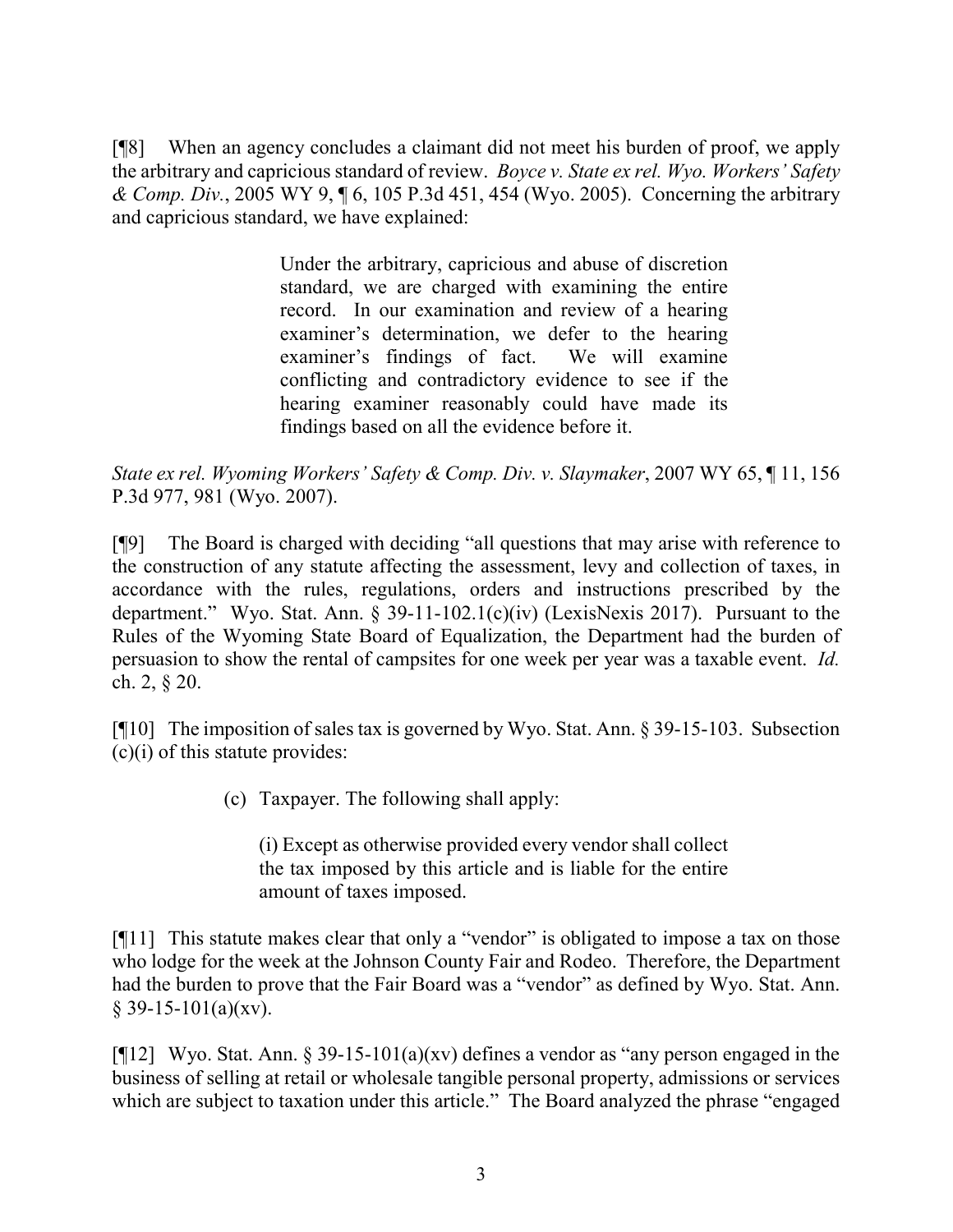in the business of selling" to determine whether the Fair Board qualified as a "vendor" subject to the requirement of imposing excise taxes. The crux of the Board's decision follows:

> 29. The Department bypasses the statutory "engaged in the business of" language and declares that the campsite revenue is taxable under Chapter 2, section 4(b) of its own rules. (Dep't Opening Br. 3). That rule reads, "The retail sale, lease, or rental of tangible personal property or taxable services by the State of Wyoming or its political subdivisions shall be subject to the sales/use tax. The governmental entity shall be considered a vendor and shall be licensed and collect tax on taxable transactions." Rules, Wyo. Dep't of Revenue, ch. 2, § 4(b) (2014).

> 30. The Department reads its rule in a way that renders moot the "engaged in the business" clause of Wyoming Statutes section  $39-15-101(a)(xv)$  (2015). The Department cannot unilaterally declare that such sales are subject to tax: if the legislature hasn't subjected a class of transactions to sales and lodging tax, the Department has no power to do so. *In re National Park Adventures, Inc*., 1999 WL 370030, Docket Nos. 96-19, 96-22, 96-121, ¶ 21 (Wyo. State Bd. of Equalization, May 28, 1999) ("Taxation is solely a legislative function and an administrative agency does not have the authority to impose, levy or collect a tax absent clear statutory authority."). Thus, the "engaged in the business of" clause of Wyoming Statutes section  $39-15-101(a)(xv)$  (2015) must be satisfied before we can determine that the fair board is a "vendor."

[¶13] The Board determined the meaning of "engaged in the business of selling" by using what it described as the "plain meaning of those words." To arrive at this, and in addition to the uncontested facts, the Board relied upon Black's law dictionary and a U.S. Supreme Court decision. The Board found that to be engaged in the business of selling it required "a continuing effort to make a profit" or to be "engaged in a trade or business … involved in the activity with continuity and regularity and … [the] primary purpose for engaging in the activity must be for income or profit." The Board concluded the Fair Board was not "engaged in the business of selling" because it did not seek out other income generating opportunities throughout the year and because the primary purpose of renting out the campsites was to "provide a service to county fair participants," and not necessarily for profit.